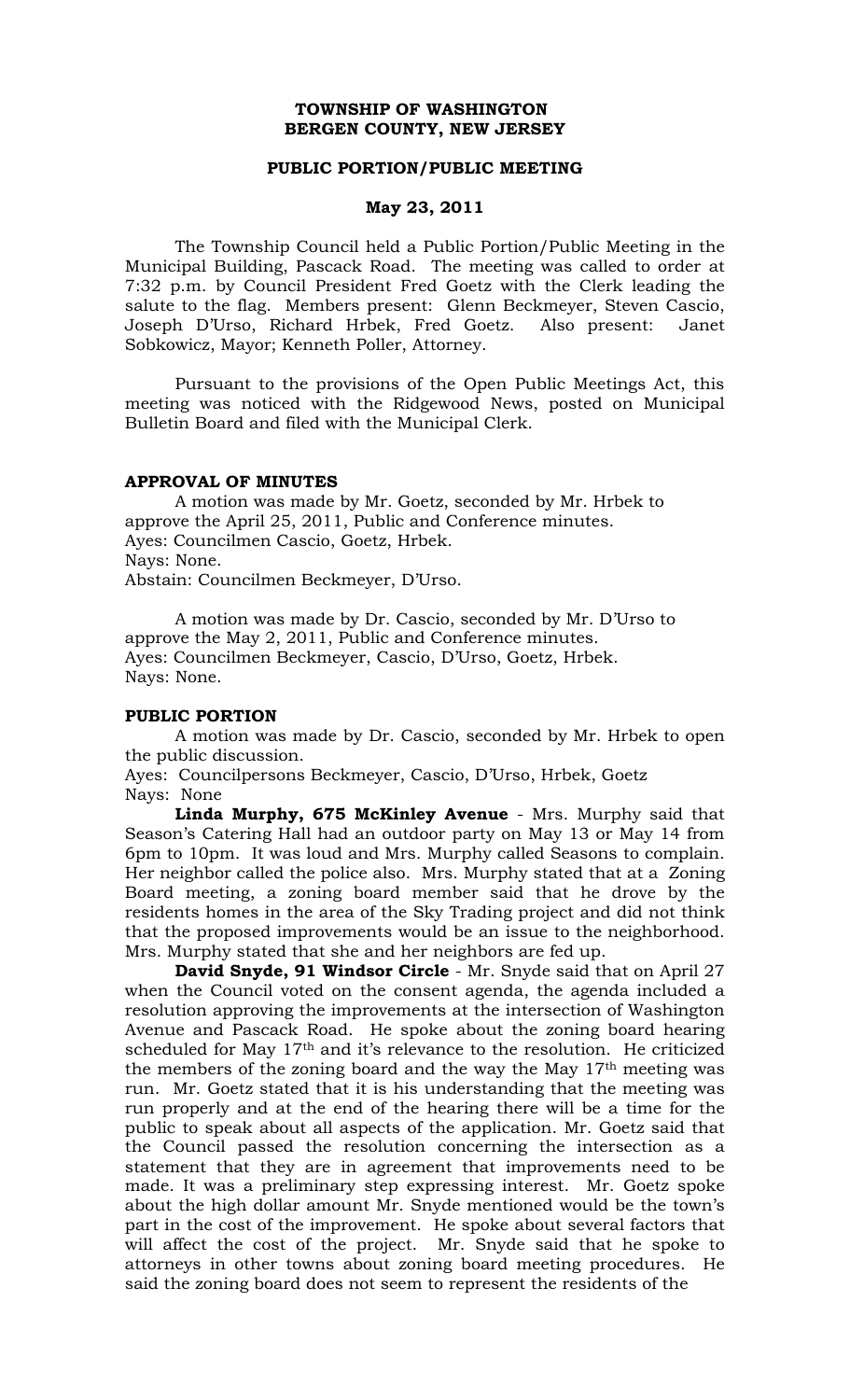Page 2 May 23, 2011

Township of Washington. He spoke about the taping of the meetings and said that a court stenographer should be hired for the meetings. He asked that the June 21 zoning board meeting be moved to the high school. Mayor Sobkowicz said that she agreed that the intersection resolution should have been discussed before being voted on and that the Council can not do anything about improving the intersection without approval from the Mayor.

**Peter Mayer, 133 Woodfield Road** - Mr. Mayer said that the intersection of Washington Avenue and Pascack Road is made up of two county roads and the residents should not pay for any of the intersection improvements. He said that county police should be used during the project. He spoke about the Council's desire to save the town money. Mr. Beckmeyer spoke about some specific details he was asked to look into regarding the intersection improvement project. Mr. Mayer spoke about a lawsuit between Mahwah and its citizens regarding a proposed shopping center.

**Diane Ferrara, 743 Amherst Drive** - Ms. Ferrara spoke about the effect the proposed intersection improvements will have on the town and its residents. She said that she feels the zoning board is ill equipped to make a decision of this magnitude. She was concerned by testimony made by the planner for the applicant. She said that she is concerned there are no transcripts. She said that the zoning office is only open for two hours for residents to listen to tapes. A discussion ensued about the legality of having a transcriber who can make available transcriptions for the public and the zoning board. She spoke about traffic patterns that will be part of the proposed CVS and Sky Trading projects. She spoke about spot zoning. Mayor Sobkowicz spoke to Ms. Ferrara about the GSP exit 168. Mr. Goetz spoke about the limited power of the Council in the zoning matter. He said that the zoning board secretary could type minutes if time was given

**Pat Puchalik, 677 Meisten Street** - Mrs. Puchalik spoke about major damage that flooding is doing to her property and those around her. The problem has been addressed during the course of the past five years and town officials have seen the problem first hand. Mayor Sobkowicz stated that the DMF has cleaned the problem area. Mrs. Puchalik stated that no one has been on her property to clean and the ground is eroding into the brook. She showed the Council pictures of the property. Mr. Goetz stated that the engineer will be sent back out to check the problem again.

**Robert Bruno, 697 Hillcrest Avenue** - Mr. Bruno said the five minute rule for asking questions is not enough time. He asked about the new proposed police ordinance and was told that no decisions have been made yet. He asked about the town's proposed buying of the property next to the municipal complex. He was told that it is still being considered but no decision has been made. There are many purposes the property can be used for. Mr. Bruno said that he does not understand how the town engineer could allow Season's to build a retaining wall and build up property behind Season-owned Pascack Road property. He asked if anything is being done about the sidewalks, fence and litter around Washington School. Mrs. Chin said she is waiting for quotes on the projects. Mayor Sobkowicz said that the town has been working on many projects and the process takes time. Mr. Bruno said that a shovel and worker could make the situation better. He asked if there is a standard procedure that should be followed. Mr. D'Urso stated that the town administration needs to be more proactive. Mr. Bruno asked that the Council look into grants to remedy some of the issues.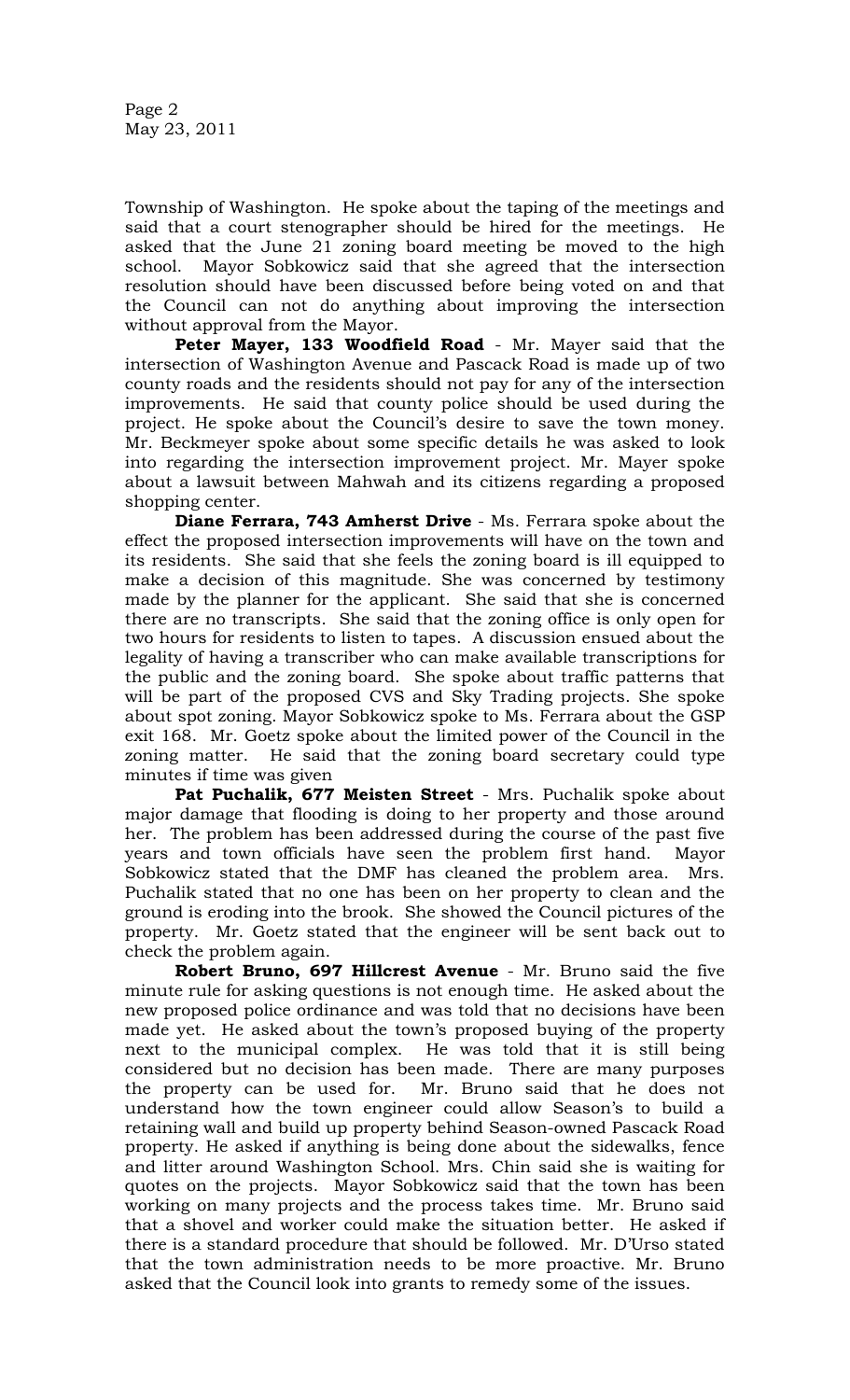Dr. Cascio agreed that the DMF needs to repair more issues around town. He said that the town should allow residents to report problems in a similar fashion the school district has. Mr. Bruno was told that the Council has no power in the day to day running of the town. The Administration and the acting administrator have the power of the operations of the town. Council is in charge of finance and legislation only. Mr. Bruno said that he is willing to help the administration in the process of fixing problems. Mr. Hrbek said that he tried to get a form put out for residents to fill out and bring to the administration. He said that due to the economy the DMF has lost personnel which makes taking on the many projects that need to be addressed difficult. Mayor Sobkowicz said that the new director of the DMF has made the department better than it has been in years and gave them credit for the many things they have accomplished.

**Kevin Dugan, 289 Mountain Avenue** - Mr. Dugan made comments about the need to utilize the town website in a better way by doing things such as posting the budget on the website in a more timely fashion. A discussion ensued about when items on the budget can be legally posted online. Line items were discussed and Mr. Goetz explained the process of the Council's work on the budget. He stated that the budget message will be complete soon. The Council worked hard to keep taxes down and tried not to take much out of surplus. More budget information will be coming out soon.

**Howard Levine, 612 Kenneth Street -** Mr. Levine said that he has been on the Ambulance Corp. for 42 years. He thanked the Mayor and Council for the town's annual contributions to the organization. He stated that the town gives the Corps. \$33,000 per year but the ambulance corps. gives back \$18,000 to the town to pay for JIF. The township is the only town in the Pascack Valley that has to pay for its JIF insurance. Mayor Sobkowicz stated the town has always done this and that Mrs. Do can not do a separate line item for insurance. The auditor will be consulted on the matter. Mr. Goetz said that he will make sure that the town residents know that the town is not donating the full \$33, 000 to the corps. Mr. D'Urso noted that Oritani Bank donates a generous amount of money to the ambulance corps. each year.

**Linda Murphy, 675 McKinley Avenue** - Mrs. Murphy asked if she could give information to the Council to pass on to the zoning board from Township residents. Mr. Poller stated that this is not allowable and suggested that the residents hire an attorney to represent them. This plan could carry more weight than residents working on their own. Mrs. Murphy stated that it would not be economically feasible. Mrs. Murphy said that the Chairman of the zoning board announced at the last meeting that the meeting time will be shared by the CVS and Sky Trading applicants and residents. Mrs. Murphy gave a set of questions for the zoning board to the Clerk. Council advised her that they would not be able to pass the questions on to the zoning board. She stated that there is no time at the end of the meetings for the public to speak or ask questions. The questions are on the document she wants to give the zoning board. Council said that they would accept the document. Mayor Sobkowicz asked if bulk variances' have been discussed at the zoning board meetings.

**Robert Bruno, 697 Hillcrest Road** - Mr. Bruno stated that it would be good for the Council to see what the residents are trying to do. He thanked the Mayor for bringing up the subject of bulk variances.

**Diane Ferrara, 743 Amherst Drive** - Ms. Ferrara asked if there was any recourse the residents had if the experts hired by the CVS and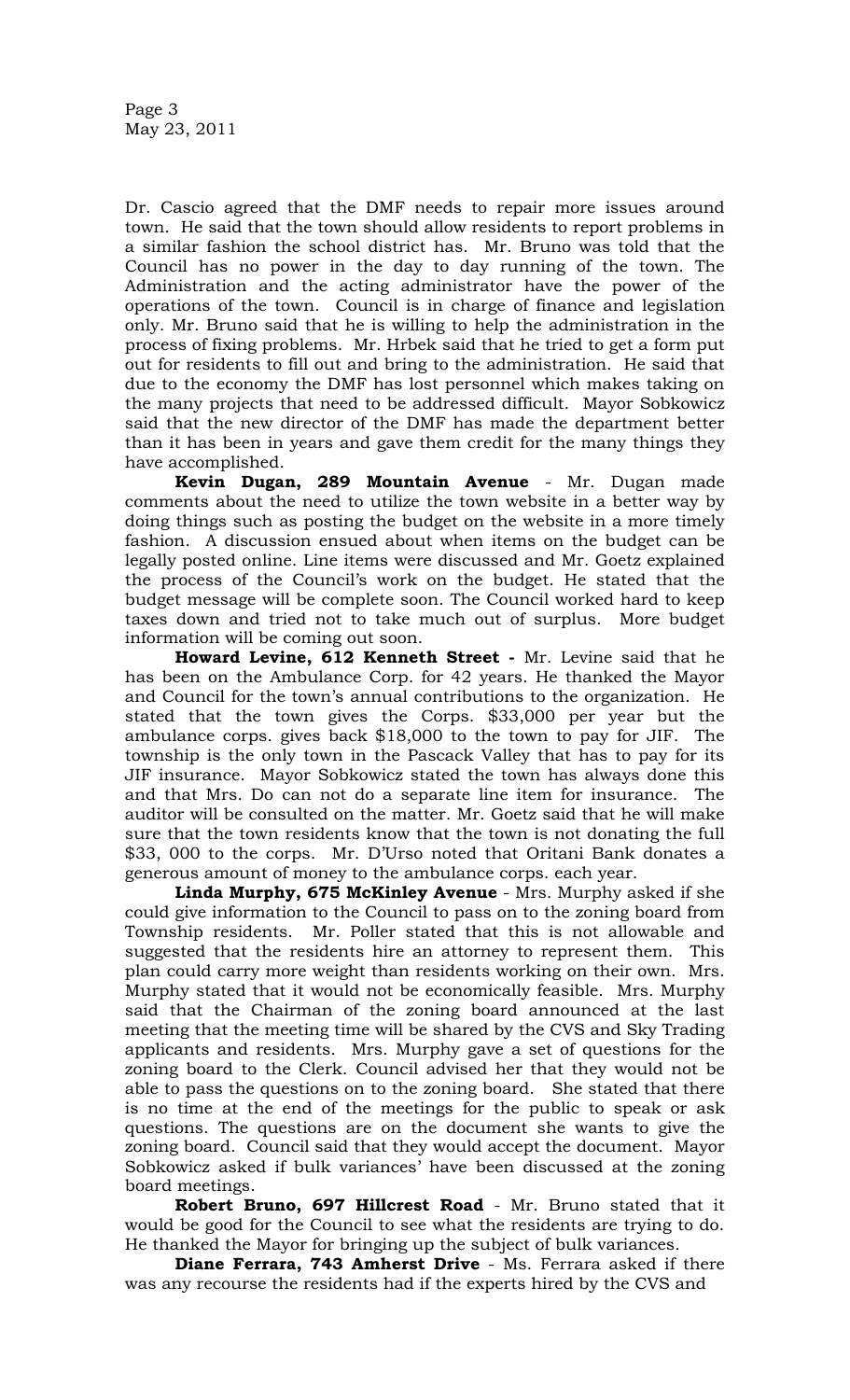Page 4 May 23, 2011

Sky Trading are not effective. Mr. Poller said that the zoning board has the power to hire experts. The Council and Mayor have no control over the zoning board.

**Michael Ullman, 2 Clark Avenue** - Mr. Ullman thanked the administration for addressing a runoff problem that has been originating from a house that is being constructed on Van Emburgh Avenue. He asked if the town could find a more permanent remedy to the ongoing problem and send the resident a bill for the service.

There being no further questions or comments, a motion was made by Mr. D'Urso, seconded by Mr. Beckmeyer to close the public portion of the meeting.

Ayes: Councilmen Beckmeyer, Cascio, D'Urso, Hrbek, Goetz. Nays: None.

# **ORDINANCES**

The Clerk read Ordinance 11-12 entitled: AN ORDINANCE PROVIDING HOURS OF OPERATION FOR RETAIL BUSINESSES

A motion was made by Dr. Cascio, seconded by Mr. D'Urso to introduce and pass Ordinance 11-08 at second reading by title.

Ayes: Councilpersons Beckmeyer, Cascio, D'Urso, Hrbek, Goetz Nays: None

The following resolution was presented and adopted on a motion by Dr. Cascio, seconded by Mr. D'Urso.

Ayes: Councilpersons Beckmeyer, Cascio, D'Urso, Hrbek, Goetz Nays: None

BE AND IT IS RESOLVED, by the Township Council of the Township of Washington that Ordinance No. 11-12 entitled: AN ORDINANCE PROVIDING HOURS OF OPERATION FOR RETAIL BUSINESSES be read on second reading and the public hearing be held thereon pursuant to law.

A motion was made by Dr. Cascio, seconded by Mr. D'Urso to open the public hearing

Ayes: Councilpersons Beckmeyer, Casio, D'Urso, Hrbek, Goetz Nays: None

**Michael Ullman, 2 Clark Avenue** - Mr. Ullman asked what the definition of a restaurant is. Mr. D'Urso said that it he thought it was defined by state law. He said that the movie theater has movies that get out past midnight and asked if the new ordinance applies to them. He asked if the ordinance meant no activities on the premises or no trade or business on the premises. Mr. Poller, Mayor and Council discussed amending the ordinance.

**William Ferara, 2556 Cleveland Avenue** - Mr. Ferara asked if a store were to open that sold liquor would they be able to stay open past midnight the way the ordinance is written. Mrs. Ozment stated that there are no liquor licenses available. A discussion ensued and the decision was made to speak more about this ordinance in the conference session.

**David Snyde, 91 Windsor Circle** - Mr. Snyde asked that the Council reconsider the hours of operation they are going to put into the ordinance.

There being no more comments or questions a motion was made by Mr. D'Urso, seconded by Mr. Hrbek to close the public hearing Ayes: Councilpersons Beckmeyer, Casio, D'Urso, Hrbek, Goetz Nays: None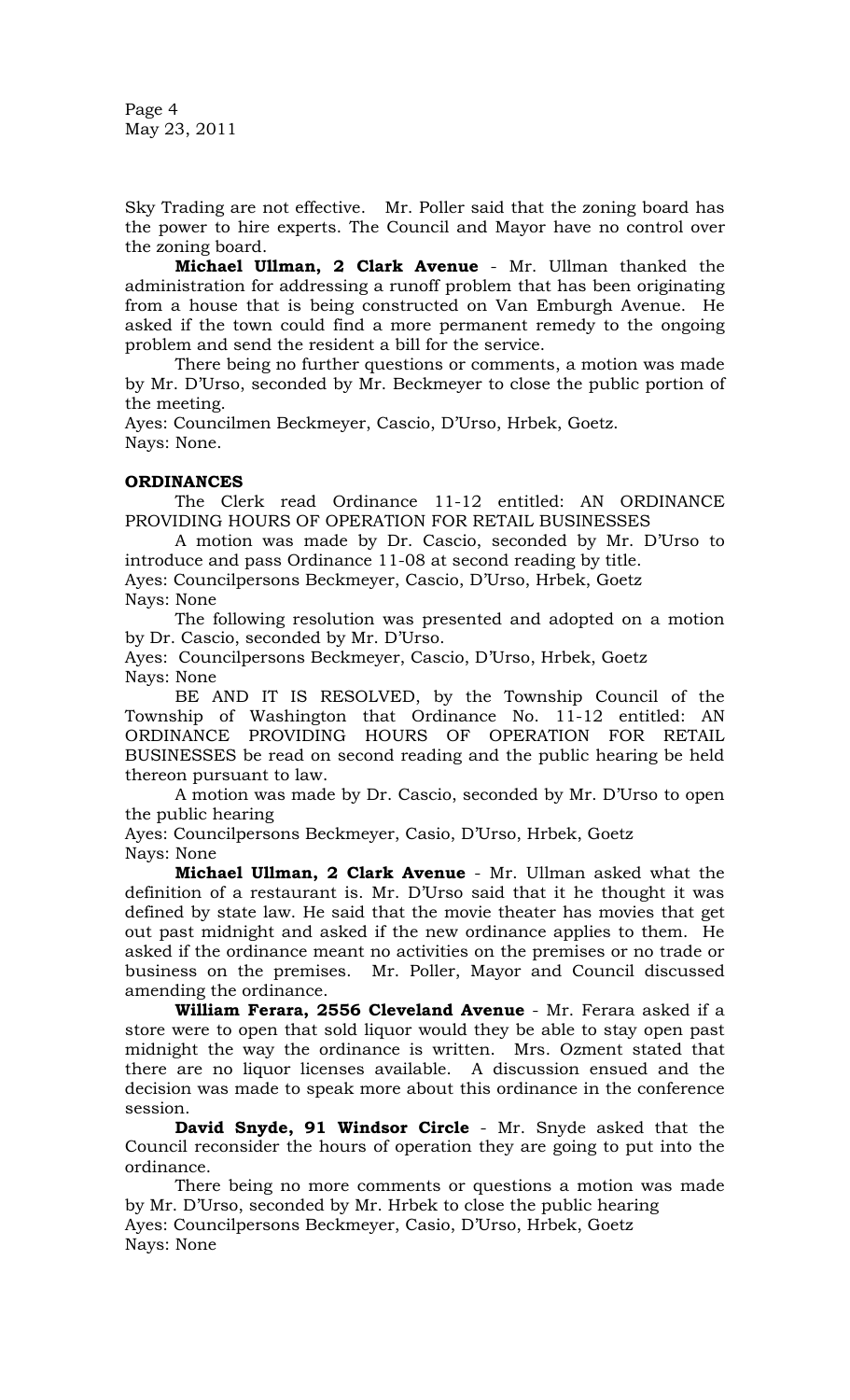Page 5 May 23, 2011

### **CONSENT AGENDA**

The Consent Agenda was presented and adopted on a motion by Dr. Cascio, seconded by Mr. Beckmeyer.

Ayes: Councilmen Beckmeyer, Cascio, D'Urso, Hrbek, Goetz Nays: None.

WHEREAS, there exists a need for the Township of Washington Health Department to provide Sanitarian;

WHEREAS, Steve Shayne will provide such Sanitarian services for the year 2011; and

WHEREAS, the amount of the contract is \$16,500 and funds will be provided for this purpose; and

WHEREAS, it has been certified that this meets the statutes and regulations concerning the award of said contract;

NOW, THEREFORE, BE IT RESOLVED by the Township Council of the Township of Washington as follows:

- 1. That the Mayor and Township Clerk are hereby authorized and directed to execute an agreement with Steve Shayne to perform Sanitarian services for the period January 1, 2011 through December 31, 2011 in the amount of \$16,500.
- 2. This contract is awarded without competitive bidding in accordance with N.J.S.A.40A:11-5(1)(A)(i); and

BE IT FURTHER RESOLVED, that the Chief Financial Officer has certified, in accordance with N.J.A.C. 5:30 14.5 that sufficient legally appropriate funds will be available for this purpose subject to appropriating of funds in the 2011 budget.

WHEREAS, Block 3104, Lot 31, owner, Todd Pearl, 635 McKinley Avenue, purchased said property on 11/2/09. Homeowner's attorney remitted a check to Township of Washington on 11/5/09 in the amount of \$1,690.82 for 4th quarter 2009 taxes. However, payment was applied to another homeowner (Block 3104, Lot 6) in error. On February 3, 2010 Wells Fargo paid the 4<sup>th</sup> quarter 2009 taxes, with interest on behalf of Mr. Pearl. Interest charges were incurred as a result of this error, and;

WHEREAS, Tax Office contacted the lender of Block 3104, Lot 6 on 5/4/2011 and payment was received and applied to Mr. Pearl's account. However, the payment was short \$27.49. Mr. Pearl would like this amount credited toward his taxes, since the error was not his fault, but of the action's of Washington Township.

NOW THEREFORE, BE IT RESOLVED, by the Township Council of the Township of Washington, New Jersey that the Deputy Tax Collector, Elaine Erlewein, be authorized to credit Mr. Pearl's tax account through this resolution:

Principal amount to be reduced from 3rd Q 2011: TOTAL: -\$ 27.49

WHEREAS, Mr. Joseph Terzi, who resides at 471 Washington Avenue, Block 4208, Lot 47, and;

WHEREAS, Mr. Terzi was granted a permanent disability resulting from service-connected injuries as declared by the United States Veteran's Administration pursuant to N.J.S.A. 54:04-03.30, which grants total exemption from local property taxes and;

WHEREAS, the Township Council of the Township of Washington, New Jersey, authorized, the Chief Financial Officer, Jacqueline Do, be authorized to refund the pro-rated balance of  $$1558.00$  paid for 2<sup>nd</sup>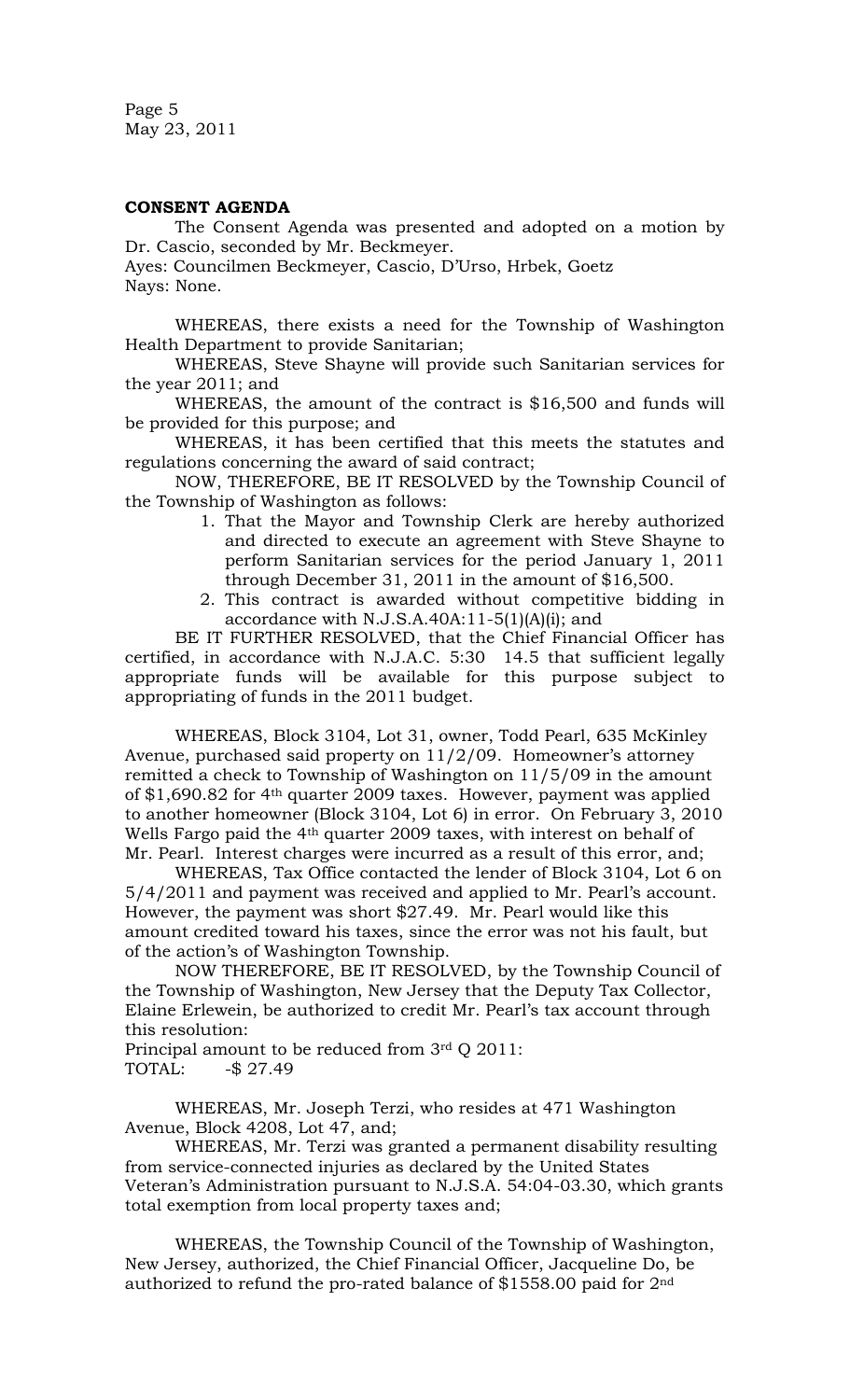Page 6 May 23, 2011

quarter 2011 property taxes. Notification of disability received on 5/12/11. All future tax bills to be cancelled through this resolution. Amount of refund: \$830.88

WHEREAS, Chris and Meletia Sengos posted engineering escrow on premises known as Block 4309, Lot 7, 429 Walnut Street; and

WHEREAS, the construction Code Official has issued approval dated May 9, 2011, C.O. No. 10-479; and

WHEREAS, there are no outstanding invoices due the Township Engineer as per his letter dated May 11, 2011.

NOW, THEREFORE, BE IT RESOLVED, that the Township Treasurer of the Township of Washington is authorized to refund the balance of the escrow money in the amount of \$314.00 to the above.

WHEREAS, Eileen McGlone posted engineering and soil movement escrow on premises known as Block 4413, Lot 13, 247 Fern Street; and

WHEREAS, this project falls within the guidelines that no Certificate of Occupancy be issued; and

WHEREAS, there are no outstanding invoices due the Township Engineer as per his letter dated May 11, 2011.

NOW, THEREFORE, BE IT RESOLVED, that the Township Treasurer of the Township of Washington is authorized to refund the balance of the escrow money in the amount of \$270.00 to the above.

WHEREAS, Ralph and Anna DeLuca posted engineering escrow on premises known as Block 4206, Lot 13-16, 565 Fern Street; and

WHEREAS, Mr. and Mrs. DeLuca are withdrawing their application for an addition and request the balance of the escrow money be refunded as per their letter, which is attached.

NOW, THEREFORE, BE IT RESOLVED, that the Township Treasurer of the Township of Washington is authorized to refund the balance of the escrow money in the amount of \$711.00 to the above.

WHEREAS, an emergent condition has arisen with respect to providing sufficient money for the payment as stated below and no adequate provision has been made in the 2011 Temporary Appropriations for the aforesaid purpose, and N.J.S. 40A:4-20 provides for the creation of an emergency temporary appropriation for the purpose above mentioned; and

WHEREAS, the total temporary budget resolutions adopted in the year 2011 pursuant to the provisions of Chapter 96, P.L. 1951 (N.J.S. 40 A:4-20) including this resolution total \$5,640,856.00 exclusive of debt service; and

NOW, THEREFORE BE IT RESOLVED that in accordance with the provisions of N.J.S.40AS:4-20;

An emergency temporary appropriation be and the same is hereby made for the following:

Social Security  $$30,000.00$ 

BE IT FURTHER RESOLVED, that a copy of this resolution be forwarded to the Director of the Division of Local Government Services.

WHEREAS, an emergent condition has arisen with respect to providing sufficient money for the payment as stated below and no adequate provision has been made in the 2011 Temporary Appropriations for the aforesaid purpose, and N.J.S. 40A:4-20 provides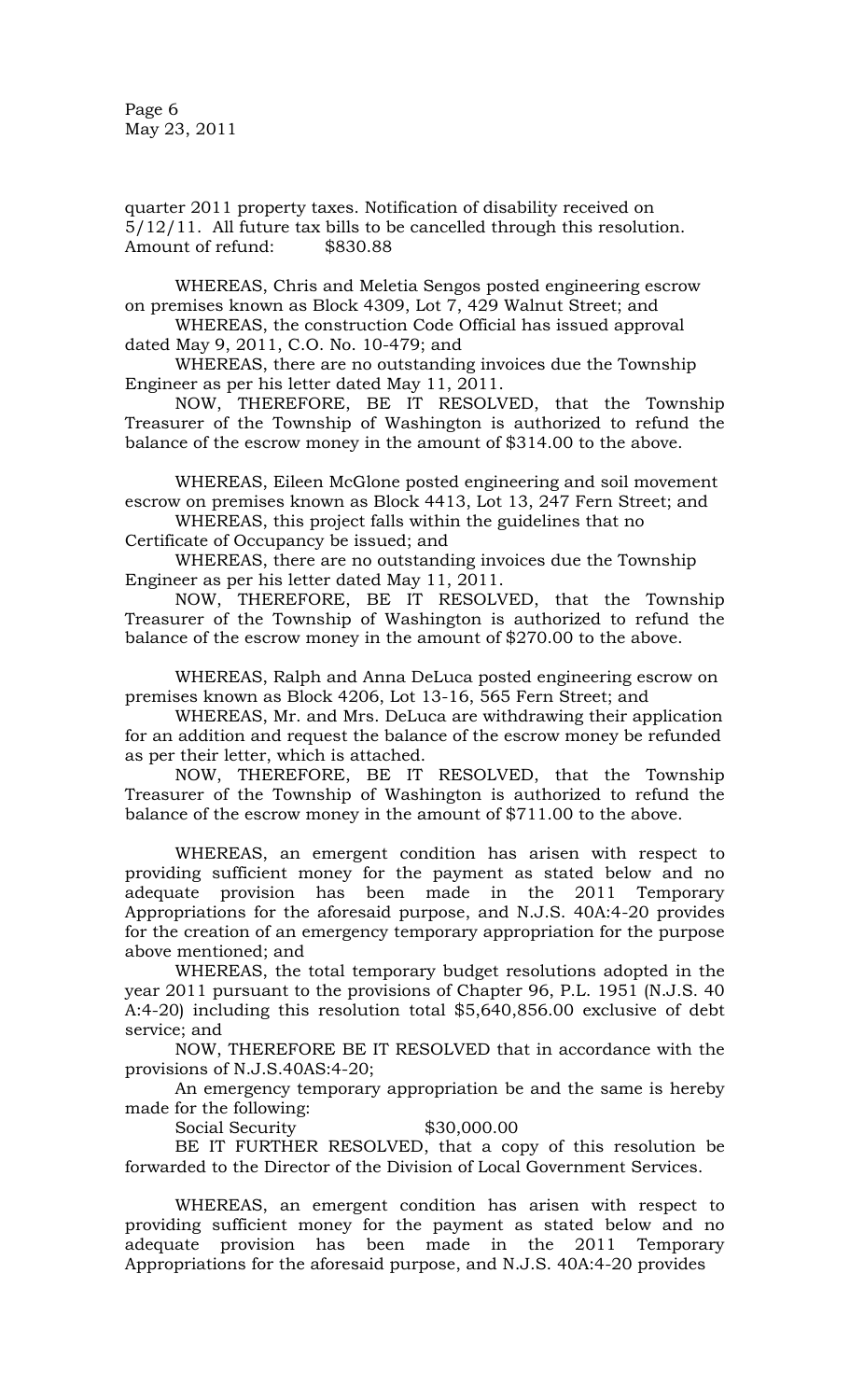Page 7 May 23, 2011

for the creation of an emergency temporary appropriation for the purpose above mentioned; and

WHEREAS, the total temporary budget resolutions adopted in the year 2011 pursuant to the provisions of Chapter 96, P.L. 1951 (N.J.S. 40 A:4-20) including this resolution total \$5,677,856.00 exclusive of debt service; and

NOW, THEREFORE BE IT RESOLVED that in accordance with the provisions of N.J.S.40AS:4-20;

An emergency temporary appropriation be and the same is hereby made for the following:

Dept. of Administration

| Dept. of <i>H</i> ummstration  |                                                                                                                                                                                                                                                                                             |
|--------------------------------|---------------------------------------------------------------------------------------------------------------------------------------------------------------------------------------------------------------------------------------------------------------------------------------------|
| Maint & Support for Equipment  | \$4,000.00                                                                                                                                                                                                                                                                                  |
| Maint of Buildings/Electricity | 10,000.00                                                                                                                                                                                                                                                                                   |
| <b>Municipal Facilities</b>    |                                                                                                                                                                                                                                                                                             |
| <b>Equipment Parts</b>         | 2,000.00                                                                                                                                                                                                                                                                                    |
| Fire Hydrant Service           | 20,000.00                                                                                                                                                                                                                                                                                   |
| <b>Municipal Facilities</b>    |                                                                                                                                                                                                                                                                                             |
| Gas (Natural)                  | 1,000.00                                                                                                                                                                                                                                                                                    |
| ni intitur n                   | $\mathbf{1}$ and $\mathbf{1}$ are all $\mathbf{1}$ and $\mathbf{1}$ and $\mathbf{1}$ and $\mathbf{1}$ and $\mathbf{1}$ are all $\mathbf{1}$ and $\mathbf{1}$ and $\mathbf{1}$ are all $\mathbf{1}$ and $\mathbf{1}$ and $\mathbf{1}$ and $\mathbf{1}$ and $\mathbf{1}$ and $\mathbf{1}$ and |

BE IT FURTHER RESOLVED, that a copy of this resolution be forwarded to the Director of the Division of Local Government Services.

WHEREAS, an emergent condition has arisen with respect to providing sufficient money for the payment as stated below and no adequate provision has been made in the 2011 Temporary Appropriations for the aforesaid purpose, and N.J.S. 40A:4-20 provides for the creation of an emergency temporary appropriation for the purpose above mentioned; and

WHEREAS, the total temporary budget resolutions adopted in the year 2011 pursuant to the provisions of Chapter 96, P.L. 1951 (N.J.S. 40 A:4-20) including this resolution total \$5,678,856.00 exclusive of debt service; and

NOW, THEREFORE BE IT RESOLVED that in accordance with the provisions of N.J.S.40AS:4-20;

An emergency temporary appropriation be and the same is hereby made for the following:

Dept of Municipal Facilities

Other Expense

Vehicle Parts \$1,000.00

BE IT FURTHER RESOLVED, that a copy of this resolution be forwarded to the Director of the Division of Local Government Services.

Raffle License #805 for Angels of Hope was approved by the Township Council of the Township of Washington.

WHEREAS, the Uniformed Shared Services and Consolidation Act, N.J.S.A. 40A:65-1, et seq., authorizes any municipality or county to enter into a contract with any other municipality, county or board for the joint provision of any services within their joint jurisdiction; and

WHEREAS, N.J.S.A. 40A:11-5(1)(f) authorizes the award of a contract for the supplying of any product or the rendering of any service by a public utility, which is subject to the jurisdiction of the Board of Public Utilities or the Federal Energy Regulatory Commission or its successor, in accordance with tariffs and schedules of charges made, charged or exacted, filed with the board or commission;

WHEREAS, the Northwest Bergen County Utilities Authority County ("NBCUA") seeks to enter into a shared services agreement with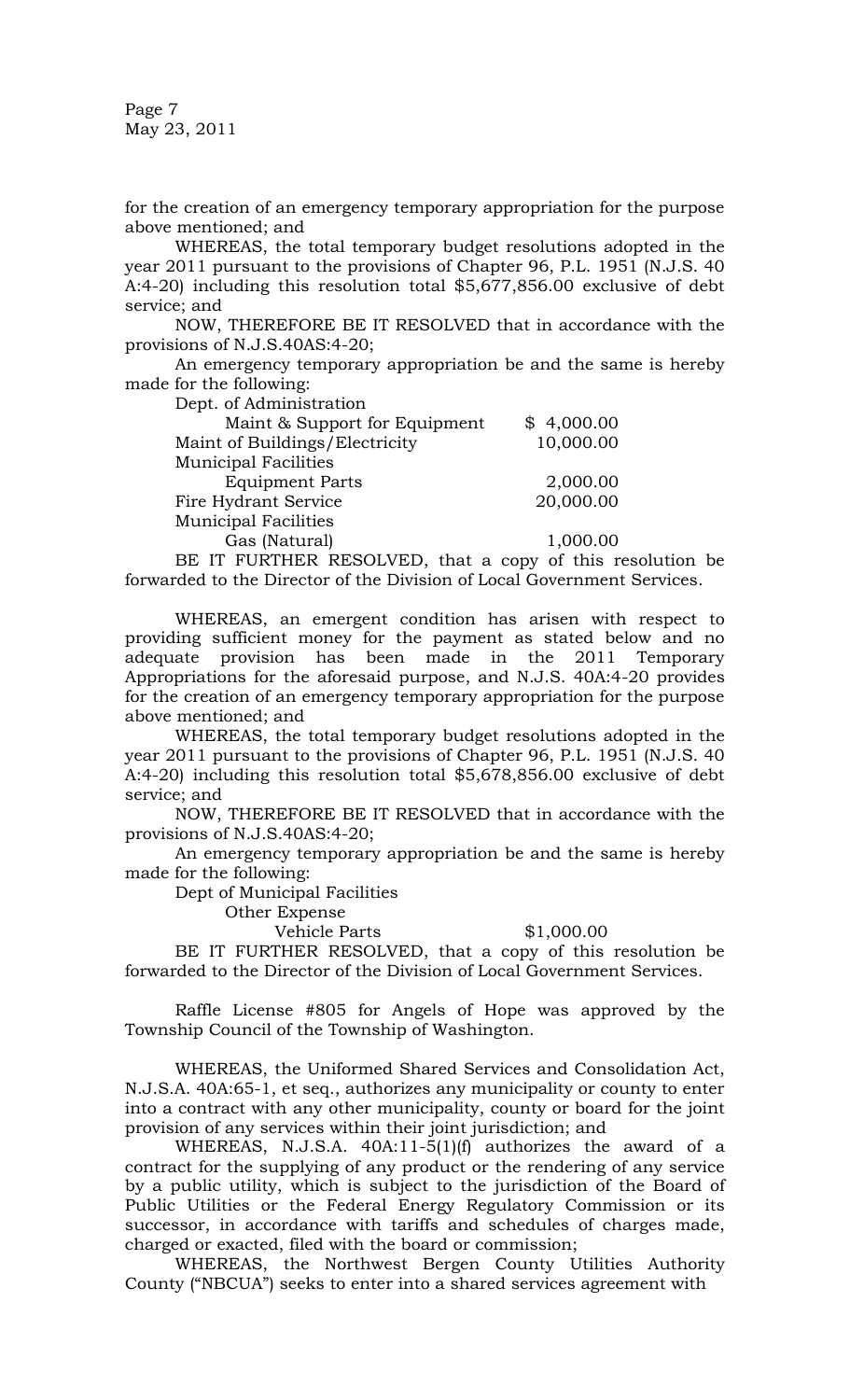Page 8 May 23, 2011

the Township of Washington (the "Township") whereby NBCUA will provide TV Inspection Services of the sanitary sewer system or any other system, to the Township for the years 2011 and 2012

NOW, THEREFORE, BE IT RESOLVED, by the Township Council of the Township of Washington, that the Township approves of the proposed shared services agreement between the Township and the NBCUA, a copy of which is on file with the Township;

BE IT FURTHER RESOLVED that the Mayor is hereby authorized to execute the subject shared services agreement with the NBCUA for the above stated purpose.

# BUDGET

A motion was made by Dr. Cascio, seconded by Mr. Hrbek to read the following resolution:

Ayes: Councilpersons Beckmeyer, Cascio, D'Urso, Hrbek, Goetz Nays: None

WHEREAS, N.J.DS. 40A:4-8 permits that the Budget as advertised may be read by its title providing that at least one week prior to the date of the hearing a complete copy of the approved budget shall

- a. be posted in a public place where public notices are customarily posted, and
- b. is made available to each person requesting the same during said week and during the public hearing, and

WHEREAS, THE Township of Washington has complied with the aforesaid requirements.

NOW, THEREFORE, BE IT RESOLVED, that the Township is hereby permitted to waive the reading in full of the 2011 Municipal Budget.

A motion was made by Mr. Beckmeyer, seconded by Hr. Hrbek to open the Public Hearing on the Budget.

Ayes: Councilpersons Beckmeyer, Cascio, D'Urso, Hrbek, Goetz Nays: None

**Michael Ullman, 2 Clark Avenue** – Mr. Ullman asked about two line items in the Budget summary under the Dept. of Finance, Finance Services for 24K and Consultants Non Legal for 25K. Mrs. Do and Gary Vinci explained that preparation of financial statements, debt statements, and any other items requested of the auditor to do come out of financial services. Also there are funds for other consultants if called in to do independent audits. Mrs. Do stated that the non legal is for payroll services and other services. Mr. Ullman asked about the funding for the generator. Mayor Sobkowicz said that there is an ordinance from 2006 that will be used. There will be an expense to the town. Mrs. Do explained that the budget is addressing only this year's capital budget items. Mr. Ullman asked about a line item in the 2012 budget to replace a ladder truck for the fire department. He asked if the town needs a ladder truck by law. The Mayor and Council said they were not necessarily going to purchase a ladder truck and they were open to looking into other equipment. He asked about the financing of the pick up truck that was purchased for the DMF this year. It may be bonded. Mr. Ullman asked about Memorial field improvements for 1.5 million. Mayor Sobkowicz stated that the town is looking for new grants. Mr. Ullman asked if Town Hall upgrades and replacements are being addressed. The Mayor stated that windows need to be changed and tiles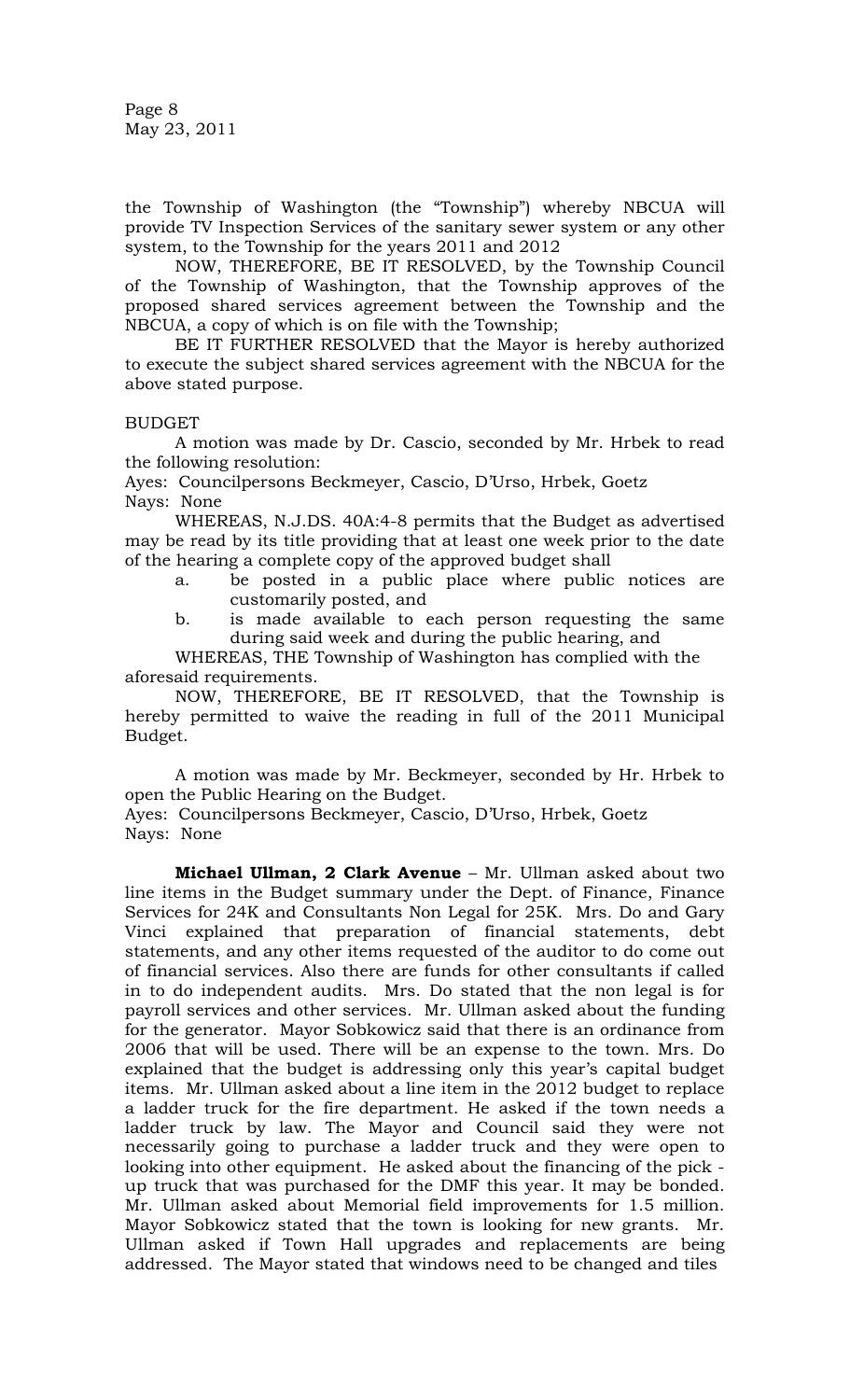Page 9 May 23, 2011

replaced or repaired. Mrs. Do said that these are capital items, not maintenance.

**Bob Bruno, 697 Hillcrest Road** - Mr. Bruno asked for explanations of items in the Revenues and Expenses and Capital Appropriations. He asked about line items concerning the Building Department and recyclables. He asked about tax items in Capital Appropriations and specifically the library tax. Mr. Vinci explained about a new statute that puts the item in as separate entity. Mr. Bruno asked about the figures concerning legal expenditures and various reserves. Mrs. Do explained reserves. In 2012 the money in reserve this year can go into surplus. Mr. Vinci explained the budget process using this budget as example. Mr. Bruno asked about the items in the budget that are earmarked for 2012. The money for Sherry field was discussed and the way the town needs to budget the project although the majority of funding will come from donations. New computers, hardware and software were spoken about. \$41,000 for a leaf vacuum was discussed.

**John Hannon, 564 Jackson Avenue** - Mr. Hannon spoke about taxes collected by the town and asked about the gap between what is anticipated collection and actual amount collected. Mr. Vinci spoke about the state's budget system and its effect on the town's budget. Mr. Hannon said that he is concerned about the differential between anticipated and actual taxes. Mr. Vinci spoke about the fact that within the budget there is current year and prior year. He spoke in detail about the differential and the fortunate fiscal state the town is in. Mr. Hannon asked about annual tax sales and was told that tax sales are necessary. Mrs. Do explained the tax sale process.

A motion was made by Mr. Hrbek, seconded by Mr. D'Urso to close the public portion of the meeting.

Ayes: Councilmen Beckmeyer, Cascio, D'Urso, Hrbek, Goetz Nays: None

Mr. Vinci gave an overview on a resolution to amend the annual budget, including changes in the Health Department, Fees and Permits, Construction Code and Police Dispatching.

A motion was made by Mr. D'Urso, seconded by Mr. Hrbek to approve the amendment to the budget resolution. Ayes: Councilmen Beckmeyer, Cascio, D'Urso, Hrbek, Goetz Nays: None

WHEREAS, the local municipal budget for the year 2011 was approved on the 11th day of April, 2011; and

WHEREAS, the public hearing on said approved budget.

WHEREAS, it is desired to amend said approved budget.

NOW, THEREFORE, BE IT RESOLVED, by the Township Council of the Township of Washington, County of Bergen, that the following amendments to the approved budget of 2011 be made: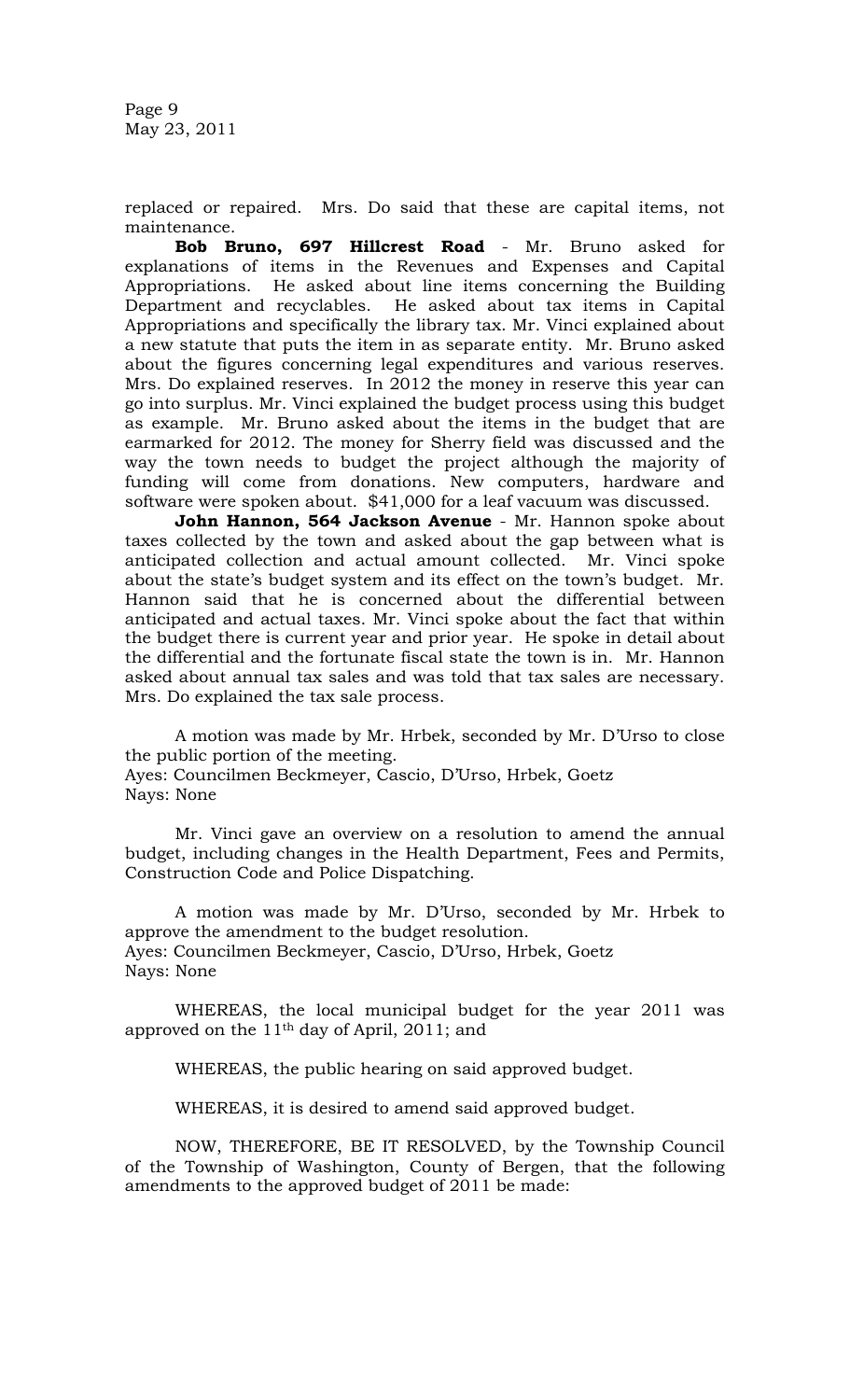Page 10 May 23, 2011

|                              | <b>CURRENT FUND</b>                                                                                             | <b>FROM</b>            | TО                     |
|------------------------------|-----------------------------------------------------------------------------------------------------------------|------------------------|------------------------|
|                              | <b>General Revenues</b>                                                                                         |                        |                        |
|                              | 3. Miscellaneous Revenues -                                                                                     |                        |                        |
|                              | Section A: Local Revenues                                                                                       |                        |                        |
| Fees & Permits – Other       |                                                                                                                 |                        | $$150,000$ $$163,080$  |
|                              | Total Section A: Local Revenues                                                                                 | 419,275                | 432,355                |
|                              | Miscellaneous Revenues -<br>Section C: Dedicated Uniform<br>Construction Code Fees Offset With                  |                        |                        |
|                              | Appropriations                                                                                                  |                        |                        |
|                              | Uniform Con. Code Fees                                                                                          | 125,000                | 135,000                |
|                              | Total Section C: Dedicated Uniform<br>Construction Code Fees Offset with                                        |                        |                        |
|                              | Appropriation                                                                                                   | 125,000                | 135,000                |
|                              | Miscellaneous Revenues -<br>Section D: Interlocal Municipal<br>Service Agreements Offset with<br>Appropriations |                        |                        |
| <b>Joint Health Services</b> |                                                                                                                 | 117,495                | 94,415                 |
|                              | Total Section D: Interlocal Municipal<br>Service Agreements<br>Offset with Appropriation                        | 117,495                | 94,415                 |
|                              |                                                                                                                 |                        |                        |
| 8.                           | General Appropriations                                                                                          |                        |                        |
| (A)                          | Operations Within "CAPS"<br>Police Dispatchers<br>Salaries and Wages<br>Other Expenses                          | 70,000                 | 70,000                 |
|                              | <b>Total Appropriations Including</b><br>Contingent – Within "CAPS"<br>Detail                                   |                        |                        |
|                              | Salaries and Wages<br>Other Expenses                                                                            | 4,600,310<br>3,205,441 | 4,670,310<br>3,135,441 |

BE IT FURTHER RESOLVED, that two certified copies of this resolution be filed forthwith in the Office of the Director of Local Government Services for certification of the 2011 local municipal budget so amended.

BE IT FURTHER RESOLVED, that this complete amendment, in accordance with NJSA40:4-8 be publishes in the Ridgewood News in the issue of May 27, 2011, and that said publican contain notice of a public hearing on said amendment to be held at Township Hall On June 13, 2011 at 7:30 p.m.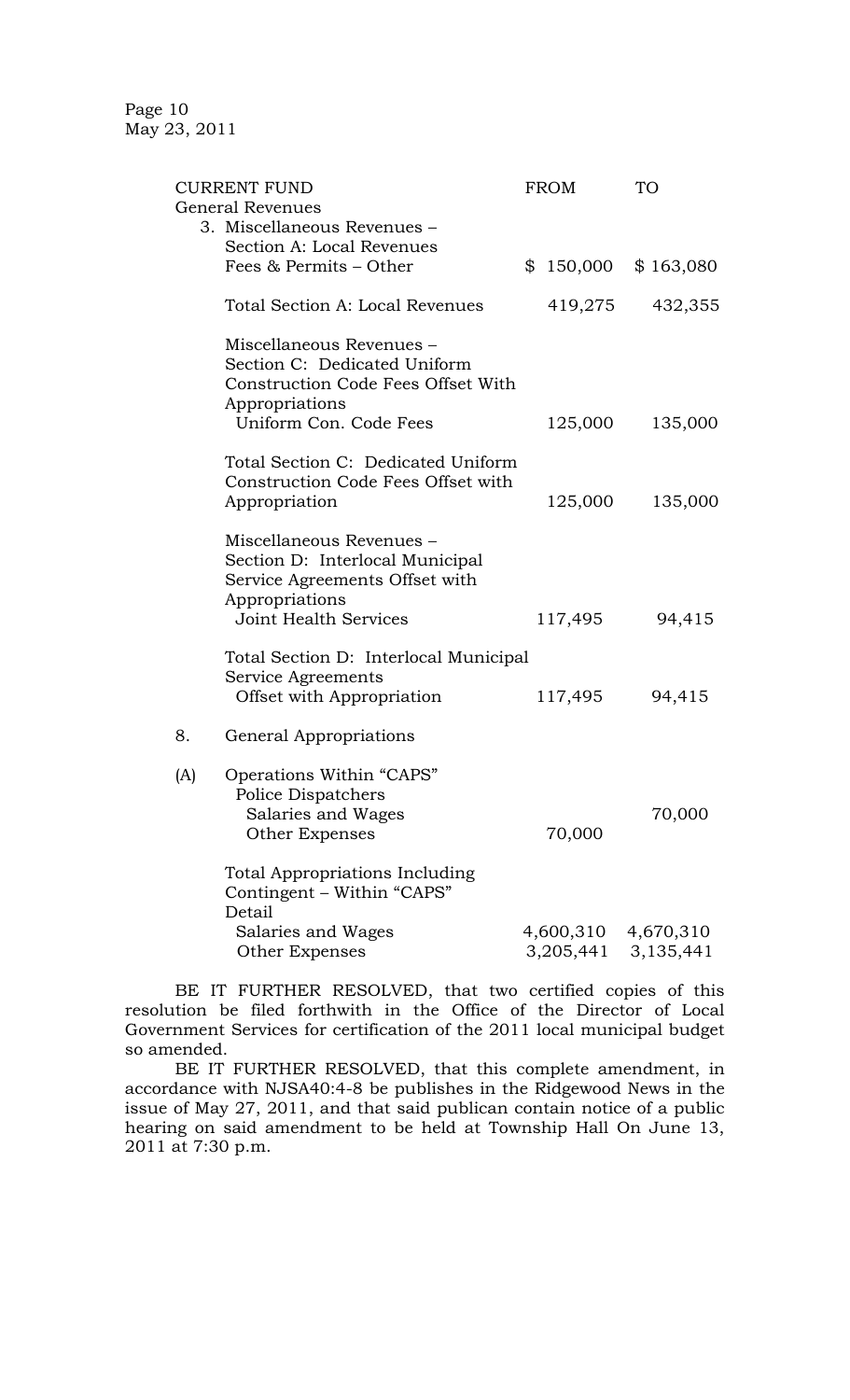# **TOWNSHIP OF WASHINGTON BERGEN COUNTY, NEW JERSEY CONFERENCE PORTION/PUBLIC MEETING**

### May 23, 2011

Members present: Glenn Beckmeyer, Steven Cascio, Joseph D'Urso, Richard Hrbek, Fred Goetz. Absent: None. Also Present: Janet Sobkowicz, Mayor; Lilly Chin, Acting Administrator: Kenneth Poller, Attorney.

# **PRIORITY**

**RFQ Ordinance** - Mr. Goetz asked that the town begin exploring the development of an RFQ document. At this time the Mayor picks professionals for the town. Mr. Beckmeyer spoke about the applications that his firm uses. The Mayor would make the final decision but the application process would give the town a larger pool to select from. Mayor Sobkowicz said that she advertised by asking around for an engineer to represent the town in the Zoning Board's CVS application. If the Open and Fair is used it must go out each year. Mr. D'Urso asked that other Bergen County towns be contacted and get examples of what they use. Mr. Hrbek spoke about the continuity that the policy used by the town now. The process will give the town a policy to follow. Resumes of applicants were discussed in regard as to who they will be given access to the information. Mr. Beckmeyer stated that in his opinion, policy is better than an ordinance.

**CCO Ordinance**- Mayor Sobkowicz is working with John Scialla on the ordinance.

**VFW Use** – Mayor Sobkowicz stated that the town Planner is coming to a meeting soon and will speak to the Council about the VFW use and COAH before any decisions can be made.

**New QPA Law** – Mr. Goetz spoke about the details of a new 2011 QPA law and its effect on the town in regards to the position of purchasing agent. He asked Mr. Poller to advise the Council if this law carries any issues for the town.

### **UPDATE**

**Payment of Vendors** – Mrs. Chin said that she is looking for prices for shirts for basketball. The Mayor stated that the town is current on bills.

 **Policy for Employee Vehicles** – Mayor Sobkowicz said that the policy is being worked on and should be done by next week

 **Job Descriptions** – Mayor Sobkowicz stated that they were not available at this time.

 **Telephone Audit** – Mrs. Chin reported that she is working with a company on a monthly basis that will do direct billing and use the same system installed now.

 **Energy Update – Generator** - Mayor Sobkowicz said that the research and purchase of the generator is still being worked on.

 **Shared Services/Dispatching** - Dr. Cascio spoke about the information he brought to Brian Higgins. He spoke about the town's police shortage and how the town can work with the county's police department. This saves money and additional hiring. Mayor Sobkowicz stated that Chief Ciocco had requested help from the county police which ended up saving the town money. Chief is doing work up with Captain Hooper on reports of town dispatching costs and savings. Mr. D'Urso stated that the town would never jeopardize public safety. Dr. Cascio said that the town spends about \$575,000-\$625,000 per year for dispatching. His research is showing a large overall savings if the town would share this service. Mr. D'Urso asked the Mayor who she recently hired and she stated three police officers and two part time dispatchers. She said that they will meet on Memorial Day. Mr. Goetz stated that he